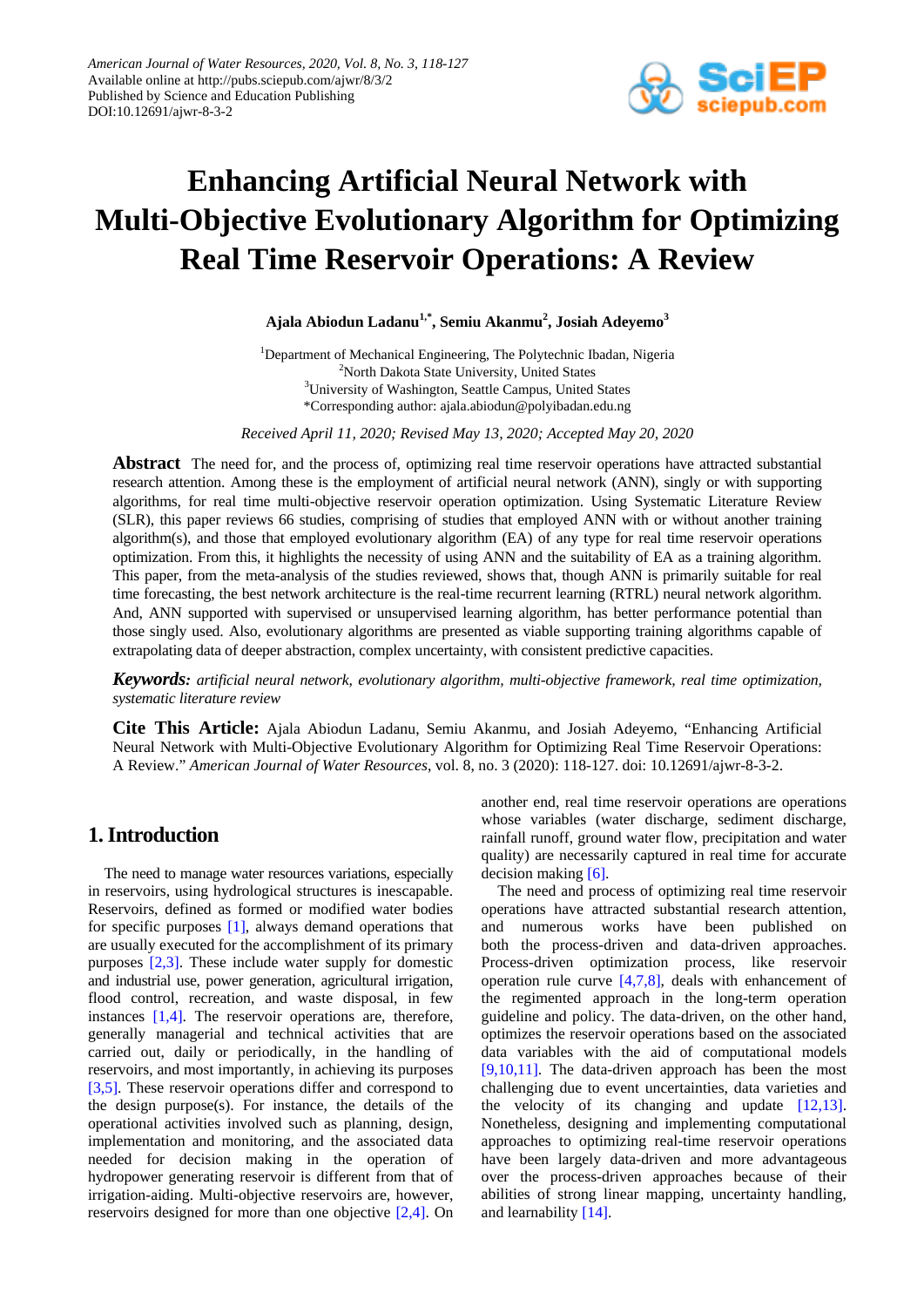Artificial Neural Network (ANN), as later shown in this work, is observed as the most prominently-used computational model in the data driven approach to optimizing reservoir operations. ANN, which has been applied in diverse fields, such as medicine, finance, management, engineering, among others [\[2,4\],](#page-7-1) is also attracting considerable interest in reservoir operation optimization, with record of substantial studies published in this regard [\[8,12,15,16\].](#page-8-4) In the same vein, several studies have been conducted on the need to enhance ANN and continuously support its workability with other algorithms [\[17,18\],](#page-8-5) which, in our case, is evolutionary algorithm (EA).

EA, consisting of different heuristics, solves optimization tasks through the emulation of certain aspects of natural evolutions. Similar to ANN, EA uses different levels of data abstraction but always works on whole population in proffering solutions to a given task [\[19,20\].](#page-8-6) It seamlessly learns additional problem details, and uses this for its performance improvement [\[21\].](#page-8-7) EA can also be applied to a wide range of domain problems, and can optimize the target function. These abilities are the considerable factors that endeared the usage of EA as supporting algorithm in computational optimization methods [\[20,22\].](#page-8-8)

This paper, using a Systematic Literature Review (SLR) approach, presents the necessity and viability of a novel computational model of ANN, and EA as a suitable supporting algorithm in training ANN for multi-objective framework in real time reservoir operations optimization. This work, in sum, identifies the best ANN architecture for real time forecasting, and proposes that ANN can efficiently and effectively be trained with EA for optimized real time reservoir operations. The next section of this paper describes SLR, which is the research methodology employed in this study. The third section presents the findings, which serves as the answers to this study's research questions, and the fourth section presents the conclusion.

## **2. Methodology: Systematic Literature Review (SLR)**

The research questions posed by this study are (a) what is the best ANN's architecture for real time forecasting, and (b) is EA a supporting algorithm suitable for the training of ANN for a multi-objective framework of real time reservoir operation optimization? In answering these questions, SLR, being a structured literature review approach, is employed.

SLR is described as a structured method to identify, evaluate and interpret available information, in view of engaging a research topic, and answering research questions in a preliminary study [\[23,24\].](#page-8-9) It presents a systematic way of summarizing empirical evidences for meta-analysis. By defining a review protocol and specifying the topic to be researched, SLR presents a customized approach to literature review that leads to valid and reliable findings. The three main phases in SLR, which are also adapted in this study, are (a) planning the review, (b) conducting the review and (c) reporting the review [\[24\].](#page-8-10) [Figure 1](#page-1-0) depicts the SLR research design.

#### **2.1. Planning the Review**

The researcher outlines the necessary requirements for the collation of broad and objective information, which will be critiqued to provide insights to the research topic, or answer the research questions. In this study, Google Scholar was chosen as the indexed literature repository because it supports open access and presents vast amount of literature. The search strings used are (a) computational methods for real time reservoir operation optimization, and (b) evolutionary algorithms for real time reservoir operation optimization. These are used in identifying primary sources of information that exclusively treat the subject and suitable for meta-analysis in order to achieve an unbiased result.

From the search, a total number of 131 published articles were gathered from the order of the results presented by the Google Scholar Search Engine. The conceptual articles on (real time) reservoir operations and articles on computational methods in reservoir operations, but with no case study, modelling and simulations, were then excluded. This is to provide, most importantly, attention to articles that have implemented any computational model for reservoir operation optimization. After the sorting and filtering, a total of 66 articles were left. These articles were then categorized into two, with each article openly coded for identification and tracking. The categories are: (a) 52 articles that employed ANN, singly or supported with any other computational model, and (b) 14 articles that employed any other computational model aside ANN.

<span id="page-1-0"></span>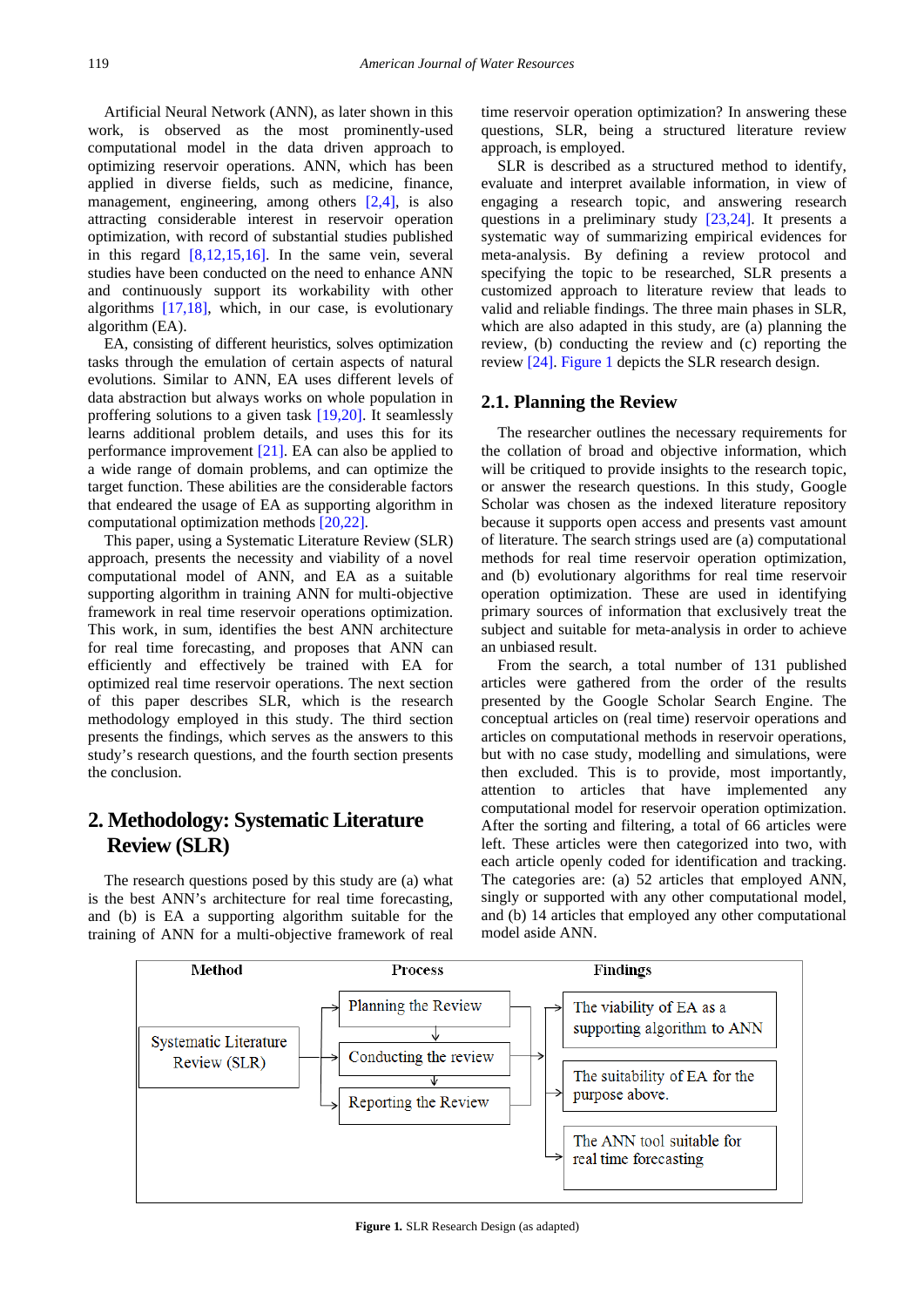**Table 1. PICOC Review Method**

<span id="page-2-0"></span>

| Population   | Artificial Neural Network; Evolutionary algorithm; real<br>time reservoir operation optimization                                                                                                                                                                                                    |
|--------------|-----------------------------------------------------------------------------------------------------------------------------------------------------------------------------------------------------------------------------------------------------------------------------------------------------|
| Intervention | Presenting the viability of EA as a supporting algorithm<br>to ANN, and the details of ANN suitable for real time<br>forecasting.                                                                                                                                                                   |
| Comparison   | Compare between:<br>1. Studies that employed only ANN and those that<br>combined it with any other algorithm.<br>2. Studies that employed only EA and those that<br>combined it with any other algorithm.                                                                                           |
| Outcome      | (a) The prominence of ANN as a data-driven<br>computational model for real time reservoir operation<br>optimization,<br>(b) The viability of EA as a supporting algorithm to<br>ANN, and its performance improvement potential, and<br>(c) The specific ANN tool used for real time<br>forecasting. |
| Context      | Understanding diverse applicability of ANN in<br>reservoir operation optimization, and the viability and<br>necessity of supporting it with EA in a multi-objective<br>framework for real time reservoir operation<br>optimization.                                                                 |

Ahmed and Naomie [\[23\]'](#page-8-9)s Population-Intervention-Comparison-Outcome-Context (PICOC) format is used in conducting the review. The articles' general theme, as shown by the search strings used, is described by the population. The intervention is the converging point for each of the sub-theme as related to the research questions. The comparison is the contextual comparison of the articles, as related with their respective meta-analysis. Lastly, the outcomes are the final findings drawn from the review and the conclusions reached. The PICOC review method, as it relates with this study, is presented in [Table 1.](#page-2-0)

#### **2.3. Reporting the Review**

The review is reported step-by-step to highlight results in view of answering the earlier posed research questions. These findings are presented in the next section of this paper.

### **2.4. Findings**

The articles were reviewed on one-by-one basis by identifying the overall issue attended to, the objectives and the results. [Table 2](#page-2-1) and 3 present summaries of the articles reviewed under the 2 categories as earlier mentioned.

| Table 2. Summary of the articles that employed ANN, singly or supported with any other computational model |                      |              |         |  |
|------------------------------------------------------------------------------------------------------------|----------------------|--------------|---------|--|
| References                                                                                                 | <b>Overall Issue</b> | Ohiertive(s) | Results |  |

<span id="page-2-1"></span>

| Open<br>Code   | <b>References</b>                           | <b>Overall Issue</b>                                                                                                   | Objective(s)                                                                                                                                                                | <b>Results</b>                                                                                                                                                                                                                                                                                                                                                                                                    |
|----------------|---------------------------------------------|------------------------------------------------------------------------------------------------------------------------|-----------------------------------------------------------------------------------------------------------------------------------------------------------------------------|-------------------------------------------------------------------------------------------------------------------------------------------------------------------------------------------------------------------------------------------------------------------------------------------------------------------------------------------------------------------------------------------------------------------|
| 1              | Hammid,<br>Sulaiman <sup>[25]</sup>         | Hydropower production for<br>developing countries to meet the<br>power request and load                                | To predict power performance<br>of the hydropower plant at the<br>Himreen lake dam-Diyala using<br>the net turbine head, flow rate<br>of water and power production         | ANN predicts the performance of the plant,<br>using correlation coefficient of R between<br>predicted and observed output which is higher<br>than 0.96.                                                                                                                                                                                                                                                           |
| $\overline{2}$ | Mustafa, Isa [26]                           | Water resource engineering, with<br>river sediment and discharge as<br>variables in predicting sediment<br>estimation. | To present an appropriate<br>training model for ANN to<br>predict sediment estimation.                                                                                      | ANN modelling is reported as a better method<br>in water resources engineering, especially if<br>compared with other conventional modelling<br>techniques.                                                                                                                                                                                                                                                        |
| 3              | Haddad and<br>Alimohammadi<br>$[5]$         | Evaluation of optimization model<br>(ANN specifically) in reservoir<br>hydropower operation                            | To evaluate ANN for the<br>optimum operating rule of a<br>hydropower system through (a)<br>system performance checking<br>and evaluation, and (b)<br>computing performance. | The results showed that ANN and simulation<br>model, such as stochastic dynamic<br>programming (SDP), have close optimum<br>releases of reservoirs.                                                                                                                                                                                                                                                               |
| $\overline{4}$ | Rani and Parekh<br>$[17]$                   | Water resource management:<br>Forecasting water level                                                                  | To propose an ANN model,<br>considering daily water inflow<br>data in forecasting reservoir<br>water, water level, and release.                                             | Feed Forward Backpropagation, in ANN,<br>appropriately predicted the real time water<br>level.                                                                                                                                                                                                                                                                                                                    |
| 5              | Chang, Chang<br>$[27]$                      | Intelligent modelling for reservoir<br>operations management                                                           | To develop an intelligent<br>control system for reservoir<br>operation with the use of<br>genetic algorithm (GA), a fuzzy<br>rule base (FRB) and ANN.                       | The results demonstrated (1) the efficiency of<br>GA in searching for optimal input-output<br>patterns, (2) the ability of FRB in extracting<br>knowledge from the operating rule curves, and<br>(3) adaptive network-based fuzzy inference<br>system (ANFIS) models, as a variegate of<br>ANN, is built on different types of knowledge.<br>Based on this, ANFIS performs better than<br>traditional M-5 curves. |
| 6              | AbdulKadir,<br>Salami [28]                  | Forecasting reservoir storage for<br>hydropower dam operation                                                          | To present the operation of<br>hydropower reservoirs through<br>forecasting their future storage<br>using Neural Network (NN)<br>model.                                     | The values of correlation coefficient suggested<br>that the model fairly fit the variables and can<br>subsequently be used for prediction of<br>reservoir storage for operational performance.                                                                                                                                                                                                                    |
| $\overline{7}$ | Deshmukh and<br>Ghtol [29]                  | Application of ANN in solving<br>hydrological problems                                                                 | To develop an ANN model for<br>forecasting flood                                                                                                                            | The results indicated that Time lagged<br>recurrent neural network has a satisfactory<br>performance measured by its three hours ahead<br>of time prediction.                                                                                                                                                                                                                                                     |
| 8              | Diamantopoulou,<br>Georgiou <sup>[30]</sup> | Reservoir operation, scheduling,<br>and planning: making accurate<br>prediction of the water inflow                    | To forecast real time reservoir<br>inflow.                                                                                                                                  | The models have the ability to forecast peak<br>reservoir inflows with great accuracy in<br>developing a generalized solution to overcome<br>the problems of outliers and noise in the data<br>record of daily reservoir inflows.                                                                                                                                                                                 |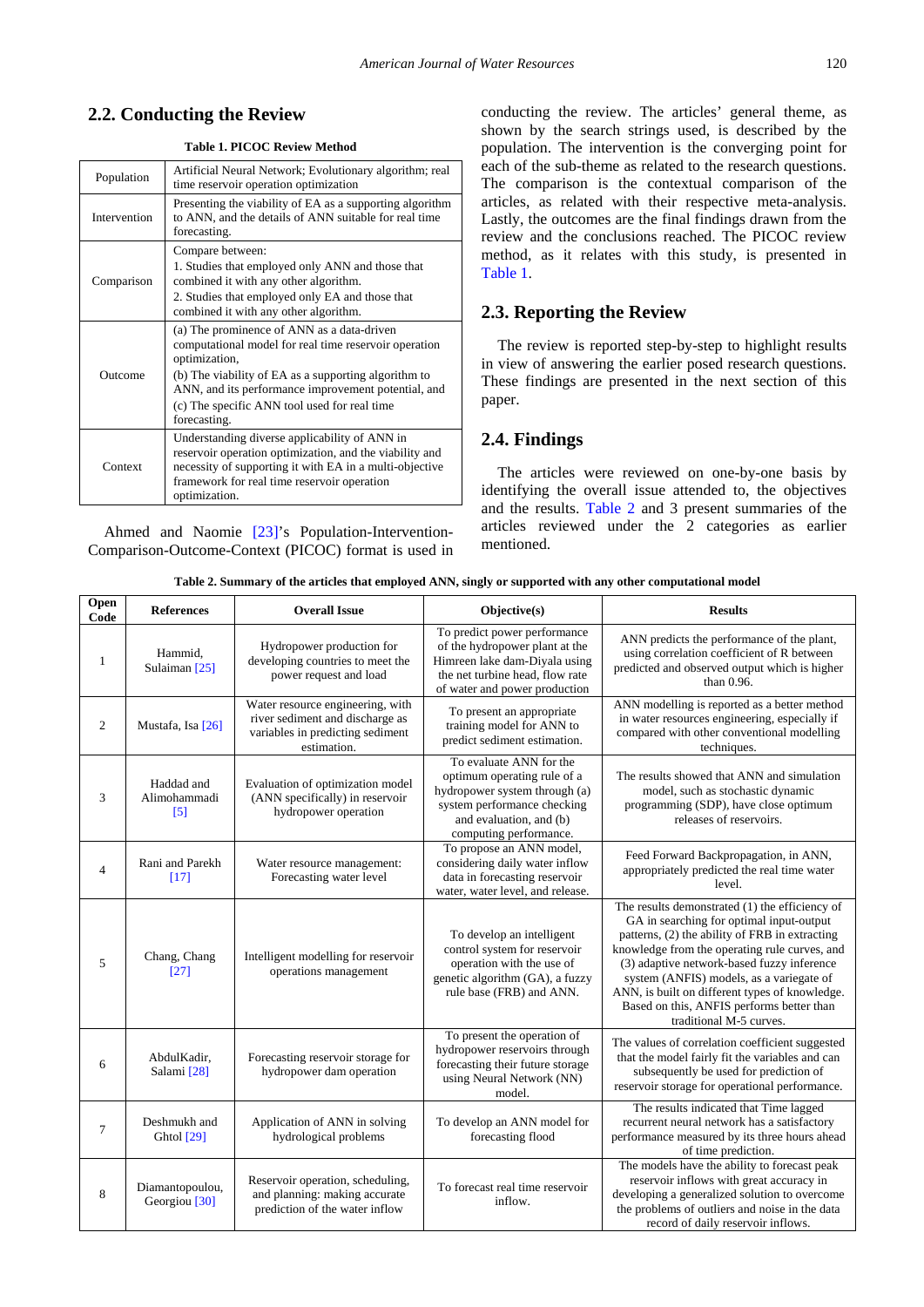| <b>Open</b><br>Code | <b>References</b>                     | <b>Overall Issue</b>                                                                                                                         | Objective(s)                                                                                                                                                                                                                                               | <b>Results</b>                                                                                                                                                                                                                              |
|---------------------|---------------------------------------|----------------------------------------------------------------------------------------------------------------------------------------------|------------------------------------------------------------------------------------------------------------------------------------------------------------------------------------------------------------------------------------------------------------|---------------------------------------------------------------------------------------------------------------------------------------------------------------------------------------------------------------------------------------------|
| 9                   | Campolo, Soldati<br>[31]              | Hydrology: Flood forecasting to<br>stem the incessant flood<br>experience in the River Arno in<br>Italy                                      | To propose a forecasting model<br>for predicting flood and water-<br>level in the Arno Basin.                                                                                                                                                              | The model is suitable for flood forecasting.                                                                                                                                                                                                |
| 10                  | De Farias, Santos<br>$[32]$           | Derivation of operating rules in<br>Reservoir operations<br>management.                                                                      | To develop reservoir hedging<br>rules relating end-of-period<br>reservoir storage to initial<br>storage and other system<br>variables using implicit<br>stochastic optimization (ISO)<br>and ANN.                                                          | The ISO-ANN rules were shown to be superior<br>to the Standard Linear Operating Policy<br>(SLOP) and equivalent to the results derived<br>by deterministic optimization taking the same<br>inflows as perfect forecasts for one year ahead. |
| 11                  | Joorabchi, Zhang<br>$[33]$            | Reservoir management,<br>especially, flow discharge (also<br>known as flood).                                                                | To predict a four-day ahead<br>discharge flow of a river with<br>the use of feed-forward neural<br>network and error back-<br>propagation as a learning<br>algorithm.                                                                                      | The models presented an accurate prediction of<br>flow discharge during flood events. It,<br>however, also showed that ANN overestimates<br>during low discharge with a mean value of 80<br>$m^3/s$ .                                       |
| 12                  | Valizadeh, El-<br>Shafie [34]         | Reservoir and stream operation<br>management: Forecasting the<br>water level                                                                 | To define the different artificial<br>neurofuzzy interface system<br>(ANFIS) for the prediction of<br>the water level of the two case<br>studies.                                                                                                          | The best result in the ANFIS models is due to<br>the membership functions (MFs) that have<br>smoothness characteristics and mathematical<br>components.                                                                                     |
| 13                  | Khare and<br>Gajbhiye <sup>[3]</sup>  | Analysis of the limitations of<br>traditional methods of optimizing<br>reservoir operations in<br>comparison with ANN.                       | To compare the functionality of<br>linear regression with ANN in<br>derivation of reservoir operating<br>policy.                                                                                                                                           | ANN can effectively approximate a nonlinear<br>relationship between the output and input.                                                                                                                                                   |
| 14                  | AbdulKadir, Sule<br>$[35]$            | Hydropower reservoir operation<br>management                                                                                                 | To predict water storage level of<br>the hydropower reservoir using<br>ANN.                                                                                                                                                                                | The trained networks yielded good forecast of<br>training and testing set. Correlation<br>coefficients of 0.64 and 0.79 were obtained.                                                                                                      |
| 15                  | Ehsani, Fekete<br>$[36]$              | Multi-objective/Comprehensive<br>reservoir operation.                                                                                        | To develop a new usage model<br>of ANN in mapping the general<br>input/output relationship in the<br>actual operating rules of dams.                                                                                                                       | ANN model has the ability for a largescale<br>hydrological modelling and simulation of<br>reservoir operations.                                                                                                                             |
| 16                  | Yadav, Naresh<br>$[18]$               | Stream flow forecasting in water<br>resource operations management.<br>Hydrological modelling generally<br>needs forecasting future events.  | To forecast daily inflow of<br>water to prevent flood.                                                                                                                                                                                                     | This study shows the ability of neural network<br>prediction model to forecast, quite accurately,<br>ten-day inflows of two years ahead and<br>generate synthetic series of ten-day inflows in<br>a multipurpose context.                   |
| 17                  | Nohara, Sumi<br>$[37]$                | Reservoir sedimentation in<br>reservoir management                                                                                           | To develop a real time<br>prediction model of sediment<br>inflow for operational efficiency<br>of a sediment bypass tunnel.                                                                                                                                | ANN model showed better performance than<br>Multivariable Linear Regression (MLR)<br>model, particularly in relations to time series<br>predictability.                                                                                     |
| 18                  | Jain, Das [38]                        | Reservoir inflow prediction using<br><b>ANN</b>                                                                                              | To predict reservoir inflow and<br>guide operational decision using<br><b>ANN</b>                                                                                                                                                                          | The inter-comparison results shows that the<br>ANN is a powerful tool for mapping input-<br>output and can be efficiently used for reservoir<br>inflow forecasting and operation.                                                           |
| 19                  | Suryawanshi,<br>Gedam <sup>[39]</sup> | Reservoir operation management,<br>specifically, the water storage<br>level to mitigate the experience of<br>flood and drought.              | To develop an inflow<br>forecasting model                                                                                                                                                                                                                  | The observed and computed depths of runoff<br>are more or less matching with peaks as well as<br>time. Hence, it can be concluded that the<br>design, and the training, validation and testing<br>of the ANN network is quite satisfactory. |
| 20                  | Hung, Babel [40]                      | Rainfall forecasting in water<br>resource management                                                                                         | To present a novel methodology<br>making use of an Artificial<br>Neural Network technique for<br>improving the performance of<br>rainfall forecast.                                                                                                        | The preliminary tests showed that the best<br>generalization of rainfall is achieved using a<br>generalized feed forward ANN model using<br>hyperbolic tangent transfer function.                                                           |
| 21                  | $[41]$                                | Water resource engineering:<br>Alteration of sediment natural<br>flow.                                                                       | 1) To simulate four catchments<br>using artificial neural network<br>(ANN) monthly average SSL<br>(SSLm); 2) assessing the<br>calibrated ANN (Cal-ANN)<br>models application in three<br>ungauged catchment<br>representatives (UCR).                      | ANN generated a satisfactory results with<br>determination coefficient $(R^2)$ ranging from<br>0.81 to 0.94 in calibration stage and 0.63 to<br>0.87 in validation stage.                                                                   |
| 22                  | $[17]$                                | Reservoir water level forecasting<br>to help in the water storage<br>capacity management for<br>irrigation, water supply, and<br>hydropower. | To define ANN model through<br>the application of different types<br>of network tools like feed<br>forward distributed time delay,<br>layer recurrent and NARX on of<br>input data sets to forecast the<br>10-day ahead water level for the<br>case study. | ANN using feed forward distributed time delay<br>is appropriate in predicting real time water<br>level forecasting.                                                                                                                         |
| 23                  | $[42]$                                | Water resource engineering:<br>Prediction of daily river level to<br>avert disaster by serving as early<br>warning system                    | To develop and compare<br>different models of ANN.                                                                                                                                                                                                         | This method has the potential for developing<br>early warning systems for the prevention and<br>response to disaster in cities that are located<br>beside the river valley in Colombia.                                                     |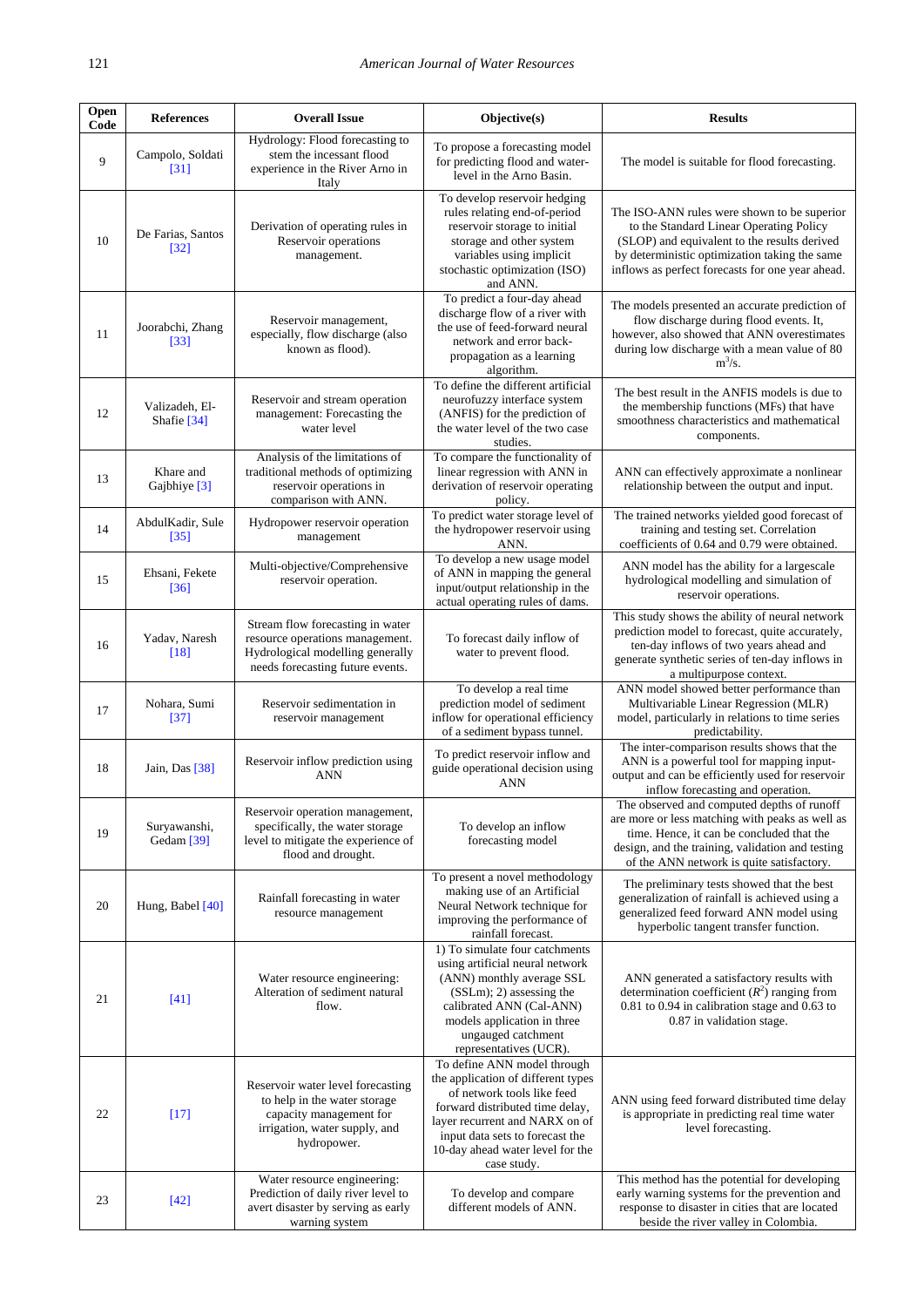| Open<br>Code | <b>References</b> | <b>Overall Issue</b>                                                                                                                            | Objective(s)                                                                                                                                                                                                                                                                                                                                                                                                               | <b>Results</b>                                                                                                                                                                                                                           |
|--------------|-------------------|-------------------------------------------------------------------------------------------------------------------------------------------------|----------------------------------------------------------------------------------------------------------------------------------------------------------------------------------------------------------------------------------------------------------------------------------------------------------------------------------------------------------------------------------------------------------------------------|------------------------------------------------------------------------------------------------------------------------------------------------------------------------------------------------------------------------------------------|
| 24           | $[43]$            | Water resource management: To<br>surmount the challenge of<br>obtaining accurate river flow<br>discharge                                        | To develop and test feed<br>The accuracy in river flow discharge prediction<br>forward neural network<br>can be improved by feed forward neural<br>architectures improved with two<br>network optimized with Levenberg-Marquardt<br>algorithm with sigmoid function in hidden<br>algorithms namely Levenberg-<br>Marquardt and resilient back-<br>layer and linear activation function in output<br>propagation.<br>layer. |                                                                                                                                                                                                                                          |
| 25           | $[44]$            | Comparative study of ANN<br>architectures in water distribution<br>prediction to identify the best suit<br>for temporal memory.                 | To evaluate certain ANN<br>architectures (multilayer<br>perceptron, mixture density<br>ANN with genetic algorithm for optimization<br>network, time delay network<br>purpose showed that the recurrent network is<br>and recurrent network) for water<br>generally superior.<br>distribution flow time series<br>prediction.                                                                                               |                                                                                                                                                                                                                                          |
| 26           | $[45]$            | Flood prediction using Monte<br>Carlo Statistical Blockade                                                                                      | ANN is a superior model in Beas Basin in the<br>To predict flash flood and other<br>prediction of peak floods especially in the<br>extreme rare events using<br>monsoon season, and SB method has shown its<br>Monte Carlo Statistical<br>ability in offering better predictive accuracy to<br>Blockade (SB).<br>finding the peaks over a given threshold.                                                                 |                                                                                                                                                                                                                                          |
| 27           | $[46]$            | Early warning system for flood<br>disaster prevention                                                                                           | To develop a prediction model<br>in real time based weather radar<br>data and/or rainguage rainfall<br>data.                                                                                                                                                                                                                                                                                                               | ANNs can provide a very significant speed<br>improvement over conventional hydrodynamic<br>simulators without excessively degrading the<br>performance.                                                                                  |
| 28           | $[47]$            | Reservoir water management:<br>forecasting model                                                                                                | To demonstrate the application<br>of ANN in development of<br>forecasting model for changing<br>the reservoir water level stage.                                                                                                                                                                                                                                                                                           | ANN model, with 4 days of time delay,<br>produced the acceptable performance with both<br>low error rate and high accuracy.                                                                                                              |
| 29           | $[48]$            | The use of ANN in river<br>discharge prediction.                                                                                                | To develop a forecasting model<br>using ANN.                                                                                                                                                                                                                                                                                                                                                                               | A model makes use of both the seasonal<br>expectation of the observed discharge and the<br>rainfall index as additional inputs, shows the<br>best performance.                                                                           |
| 30           | $[49]$            | Using ANN for controlling real<br>time spillway gates operation of<br>reservoir during high inflow of<br>flood                                  | To develop an ANN model to<br>be used in training the<br>hydrological data.                                                                                                                                                                                                                                                                                                                                                | The control through neural network produces<br>smoother outflow hydrographs than those<br>gotten from actual controlled outflow.                                                                                                         |
| 31           | $[14]$            | Reservoir monthly inflow<br>forecasting for operational<br>decision making.                                                                     | To develop a hybrid model for<br>the forecasting of monthly<br>inflow of a reservoir.                                                                                                                                                                                                                                                                                                                                      | The results comparatively showed that three<br>models have satisfactory performances in the<br>prediction of monthly inflow, and the hybrid<br>method (ANN, GA and Support Vector<br>Machine (SVM)) performs better than<br>individuals. |
| 32           | [50]              | Reservior inflow forecasting in<br>real time as part of necessary<br>reservoir management operations.                                           | The real time forecast accuracy. Generally, the<br>To introduce an early stopped<br>training approach (STA) to train<br>results show that the method proposed is<br>multi-layer feed-forward neural<br>effective to improve prediction accuracy.<br>networks (FNN) for real time<br>Moreover, it is an alternative in dynamic<br>reservoir inflow forecasting.<br>adaptive forecasting.                                    |                                                                                                                                                                                                                                          |
| 33           | $[51]$            | Using simulation model for<br>valuable planning in reservoir<br>management practices.                                                           | To present an integrated model<br>of data-driven model (ANN),<br>stochastic model and<br>simulation.                                                                                                                                                                                                                                                                                                                       | The model performance showed that the<br>ANFIS and the proposed stochastic model are<br>useful methodology for reservoir management<br>in the case study.                                                                                |
| 34           | $[52]$            | Managing unregulated<br>downstream flows of the dam to<br>attend to water sufficiency using<br>prediction method.                               | To use Artificial Neural<br>Network (ANN) model in<br>forecasting one and two time<br>steps ahead river flows.                                                                                                                                                                                                                                                                                                             | In terms of R <sup>2</sup> , both methods perform well but<br>generally GRNN models give lower RME and<br>MAE values showing their superiority when<br>compared with MLP models.                                                         |
| 35           | $[5]$             | Optimization of reservoir<br>operations using simulation<br>method                                                                              | To use stochastic dynamic<br>Optimum releases of reservoir in both ANN<br>programming (SDP) as the<br>and simulation models are very close. The<br>optimum operating rule of a<br>combination of ANN and SDP presents a better<br>hydropower system.<br>result.                                                                                                                                                            |                                                                                                                                                                                                                                          |
| 36           | $[53]$            | River forecasting using artificial<br>neural network                                                                                            | To develop an indicator river<br>flow forecasting system using<br><b>ANN</b>                                                                                                                                                                                                                                                                                                                                               | L-M (Levenberg-Marcquart) algorithm is more<br>efficient than CG (conjugate gradient)<br>algorithm in training the ANN model.                                                                                                            |
| 37           | $[12]$            | Wetland management: Usage of<br>ANN in predicting marsh land<br>restoration in view of supporting<br>inhabitant and aquatic life in<br>wetland. | The ANN application for marsh restoration<br>To present an intelligent model,<br>using a network structure of 9:9:1 (input:<br>based on ANN, to predict<br>hidden: output) devours the capacity of<br>different long term (5, 10 and<br>successfully simulating marsh restoration<br>15 years) restoration process.<br>process with a regression coefficient of 99.8%<br>and root mean square error of 0.88.               |                                                                                                                                                                                                                                          |
| 38           | $[13]$            | Derivation of operating rule for<br>irrigation supply reservoir                                                                                 | To apply NN approach to derive<br>the reservoir operating rule.                                                                                                                                                                                                                                                                                                                                                            | Neural Network with dynamic programming<br>presents satisfactory results.                                                                                                                                                                |
| 39           | $[11]$            | Hydrological engineering                                                                                                                        | To present a ANN model<br>(Levenberg-Marquardt Back<br>Propagation (LMBP) algorithm)<br>developed to forecast inflow of<br>long term reservoir using<br>monthly inflow available data                                                                                                                                                                                                                                      | The network could forecast the testing data set<br>with the accuracy of $MSE = 0.0283$ . The<br>process of training and testing showed 0.7282<br>and 0.7228 as the correlation coefficient<br>respectively.                              |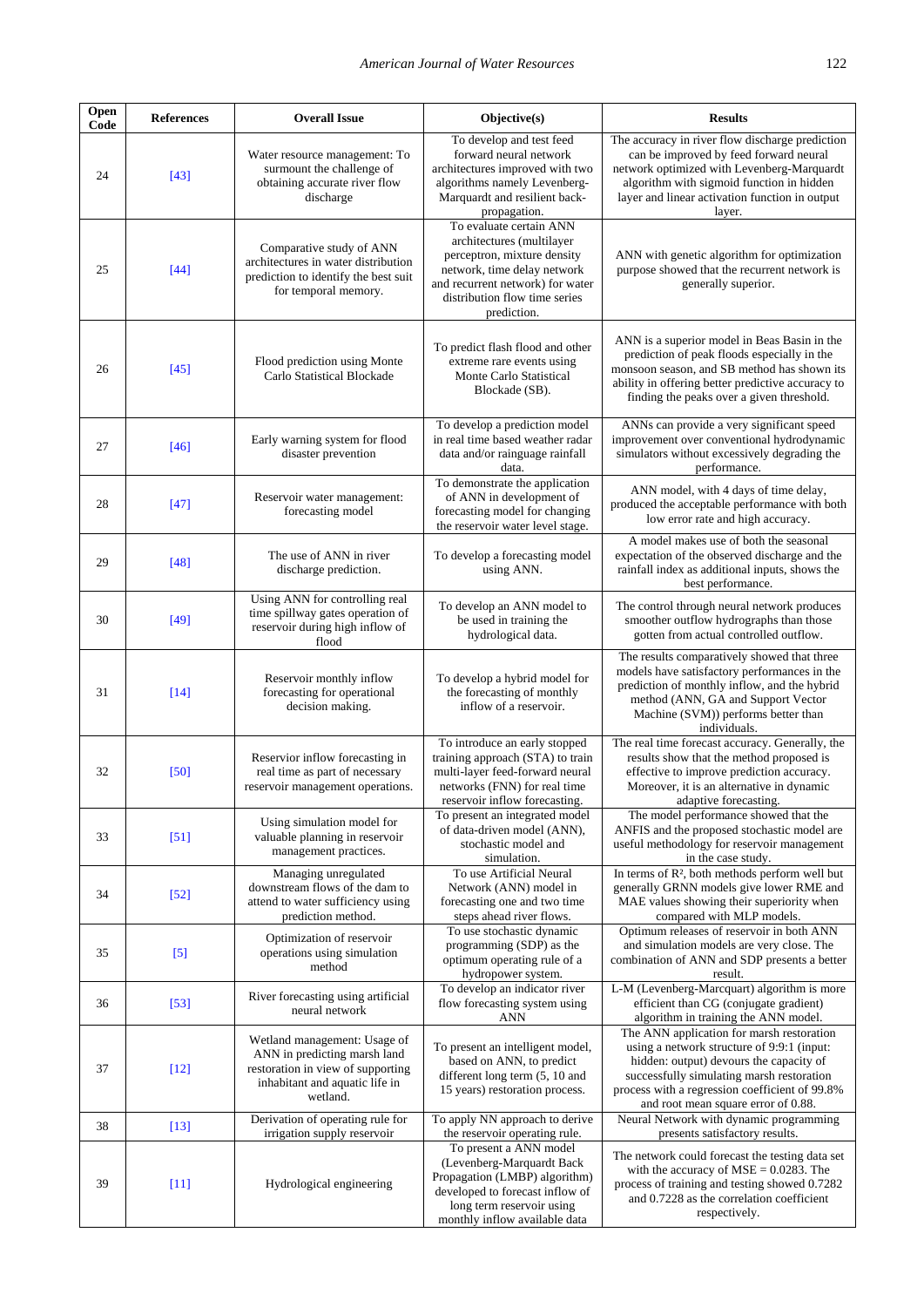| Open<br>Code | <b>References</b> | <b>Overall Issue</b>                                                                                            | Objective(s)                                                                                                                                                                                                                                                                                                                          | <b>Results</b>                                                                                                                                                                                                                                  |
|--------------|-------------------|-----------------------------------------------------------------------------------------------------------------|---------------------------------------------------------------------------------------------------------------------------------------------------------------------------------------------------------------------------------------------------------------------------------------------------------------------------------------|-------------------------------------------------------------------------------------------------------------------------------------------------------------------------------------------------------------------------------------------------|
| 40           | $[54]$            | Streamflow generation in<br>reservoir management                                                                | It was shown in the results that NN represents<br>To present a multivariate<br>a promising modelling alternative for the<br>streamflow generation based on<br>purpose of simulation, with interesting<br>multilayer feedforward neural<br>potential in the water resources systems<br>network<br>management and optimisation context. |                                                                                                                                                                                                                                                 |
| 41           | [9]               | Operating rules for global<br>hydrological model                                                                | To derive fuzzy rules describing<br>the way a reservoir is operated<br>using the information of inflow<br>to the reservoir and storage<br>levels.                                                                                                                                                                                     | The release from relatively large reservoirs<br>was significantly dependent on information<br>concerning recent storage levels, while release<br>from smaller reservoirs was more dependent<br>on reservoir inflows.                            |
| 42           | [10]              | Machine learning (of ANN) using<br>information-rich data.                                                       | To train ANN model using the<br>data depth function as a tool for<br>identifying critical (information)<br>segments in a time series.                                                                                                                                                                                                 | A conceptual guide on the training of data-<br>driven models where the training time series is<br>not complete.                                                                                                                                 |
| 43           | $[22]$            | Intelligent models for reservoir<br>operation management                                                        | To present a novel intelligent<br>reservoir operation system<br>centred on evolving artificial<br>neural network<br>(ANN).                                                                                                                                                                                                            | The results demonstrated that the developed<br>model (ANN and GA), being an evolving<br>neural networks, improved the reservoir<br>operation performance compared with its<br>current operational strategy.                                     |
| 44           | $[55]$            | Reservoir operation management                                                                                  | A non-linear programming<br>(NLP) model is developed and<br>applied to certain hypothetical<br>water resource systems.                                                                                                                                                                                                                | It was shown in the result that a significant<br>improvement in the generalized reservoir<br>release neural network performance can be<br>achieved using time lagged inputs of inflow<br>and demand with ANN improved by Monte<br>Carlo as NLP. |
| 45           | $[56]$            | Problem of computational<br>prohibition of incorporating<br>simulation into optimization<br>models.             | To train a back propagation<br>neural network to approximate<br>the simulation model developed.                                                                                                                                                                                                                                       | The results are further refined using the<br>conventional simulation-optimization model.                                                                                                                                                        |
| 46           | [57]              | Intelligent modelling for reservoir<br>operation management                                                     | To propose the use of discrete<br>wavelet transform (DWT) for<br>removing the components<br>(details) of high-frequency of an<br>original signal, because the<br>noises generally present in time<br>series (for example, streamflow<br>records).                                                                                     | Transformed signal is being used as input for<br>an ANN model for forecasting inflows seven<br>days ahead, and RMSE decreased by more than<br>50%.                                                                                              |
| 47           | [58]              | Model-based optimization of<br>water resource engineering<br>processes                                          | Model-based optimization is<br>described and applied to solve<br>multi-criterial decision making<br>(MCDM) problem.                                                                                                                                                                                                                   | The presented method is suitable for modelling<br>approximation in various water resources<br>schemes optimization, with particular reference<br>to ANN model.                                                                                  |
| 48           | $[19]$            | Forecasting to aid reservoir<br>operations management.                                                          | To propose a model that<br>combines quantum-behaved<br>particle swarm optimization<br>(QPSO) with artificial neural<br>network (ANN).                                                                                                                                                                                                 | The method proposed for forecast accuracy is<br>much better than the basic ANN model, and<br>the QPSO algorithm (used in training ANN) is<br>an alternative training technique for selecting<br>ANN parameters.                                 |
| 49           | $[21]$            | Modelling for rainfall-runoff<br>using meta-heuristic techniques.                                               | Calibrating data-driven rainfall-<br>runoff models for improving<br>forecasting accuracies making<br>use of meta-heuristics<br>techniques.                                                                                                                                                                                            | The information and analyses can contribute to<br>developing and implementing effective<br>hydrological predictions, and thus, of<br>appropriate precautionary measures.                                                                        |
| 50           | $[59]$            | The ANN forecast models poor<br>performance was mainly because<br>of the existence of the lagged<br>prediction. | To improve the estimate of<br>daily flow from a reservoir<br>through an experimental process<br>that involves three data<br>processing techniques.                                                                                                                                                                                    | ANN-MA performed best and eradicated the<br>lag effect.                                                                                                                                                                                         |
| 51           | [60]              | Model for multipurpose reservoir<br>real time operation.                                                        | Developing a reservoir real-time<br>operation (RES-RT) model for<br>determining the optimal real<br>time release during a typhoon.                                                                                                                                                                                                    | RES-RT model has produced a much better<br>performance for all scenarios in reducing the<br>peak flow at the downstream control point and<br>meeting the target reservoir storage at the flood<br>ending.                                       |
| 52           | [61]              | Real time flood control during<br>Typhon                                                                        | Developing a multi-phase<br>intelligent real time reservoir<br>operation model for controlling<br>flood.                                                                                                                                                                                                                              | From the result of comparative operation, the<br>RTRLNN-3P model is better than historical<br>operations and RTRLNN-2P.                                                                                                                         |

From [Table 2](#page-2-1) presented, ANN had been applied to many different aspects of reservoir operation management to execute varying tasks, but with a unifying purpose of predictive analyses. Hydropower performance [\[5,25,28\]](#page-7-4) among others, river sediment estimation [\[26,37\]](#page-8-12) among others, water inflow and level and flood forecasting  $[17,18,29,33,34,35]$  among others, marsh land restoration [\[12\]](#page-8-2) and reservoir control system [\[27,32,36\]](#page-8-13) among others are the reservoir operations identified from the review. Studies that are not task-based experimented and evaluated the performances of different ANN models [\[59\],](#page-9-10) optimized traditional ANN model [\[56,57\],](#page-9-7) and compared ANN models with traditional linear models [\[3\].](#page-7-2)

Out of the 52 studies reviewed above, 27 employed ANN with supporting algorithms in training the data, while 25 solely employed ANN. The supporting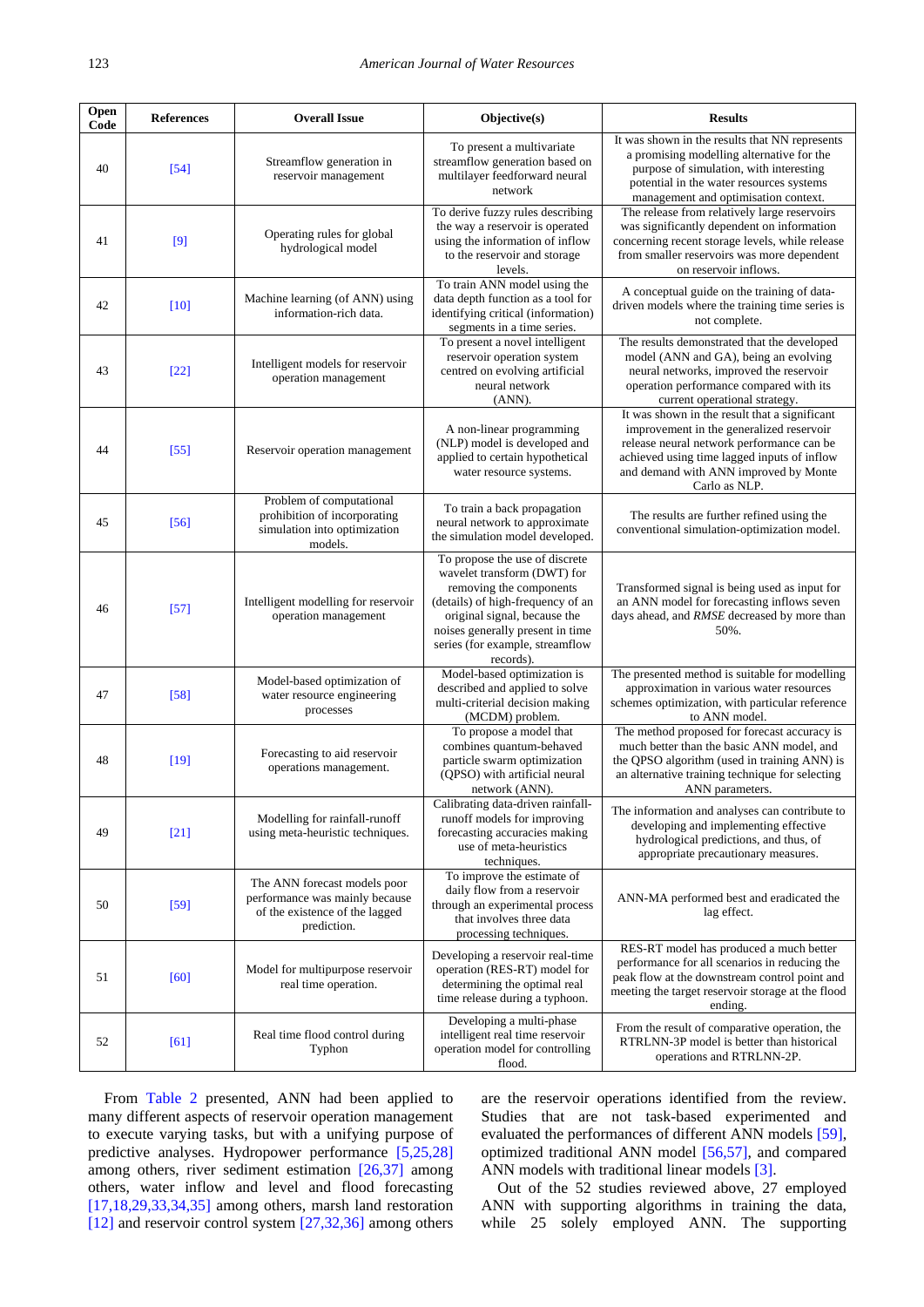algorithms/models recorded are linear regression, Monte Carlo, particle swarm optimization (PSO), non-linear programming model (NLP), genetic algorithm, fuzzy logic, Levenberg-Marquardt, dynamic programming (DP), conjugate gradient (CG), stochastic dynamic programming (SDP), stopped training approach (STA), support vector machine (SVM), Monte Carlo statistical blockade (SB), multivariable linear regression (MLR) model, and implicit stochastic optimization (ISO). Although ANN is

principally suitable for real time data-driven learning model, studies that explicitly demonstrated the capacity employed feed forward [\[17,50\],](#page-8-5) and recurrent network [\[60,61\]](#page-9-11) as their network architectures. Notably, studies that employed recurrent network [\[60,61\]](#page-9-11) as their network architectures employed ANN for multi-objective framework and provided a better performance result. [Table 3](#page-6-0) presents the summary of articles that employed other computational model aside ANN.

| Table 3. Summary of the articles that employed any other computational model aside ANN |  |  |
|----------------------------------------------------------------------------------------|--|--|
|                                                                                        |  |  |

<span id="page-6-0"></span>

| Open<br>Code | References | Overall issue                                                                                                                                                              | Objective(s)                                                                                                                                                             | Results                                                                                                                                                                                                                                                                                                                         |
|--------------|------------|----------------------------------------------------------------------------------------------------------------------------------------------------------------------------|--------------------------------------------------------------------------------------------------------------------------------------------------------------------------|---------------------------------------------------------------------------------------------------------------------------------------------------------------------------------------------------------------------------------------------------------------------------------------------------------------------------------|
| 53           | [6]        | Reservoir operation management,<br>specifically, the need to evaluate the<br>tradeoff in managing and regulating<br>water flow and demand, during<br>drought and rainfall. | To present comparative review of<br>optimization models, and suggests<br>artificial bee colony (ABC).                                                                    | ABC is preferred because it is very sensitive<br>to the control parameters values compared to<br>other existing stochastic algorithms including<br>genetic algorithm (GA).                                                                                                                                                      |
| 54           | $[62]$     | Concrete dam management through<br>earlier detection of dam cracks.                                                                                                        | To improve the cracks extraction<br>shortcomings and deficiencies<br>making use of a classification<br>algorithm under crack detection<br>system.                        | A new data field clustering method for<br>classifying concrete dam cracks.                                                                                                                                                                                                                                                      |
| 55           | [63]       | Optimization of water resource<br>management                                                                                                                               | To identify near optimal designs in<br>water treatment works using static<br>and dynamic model and genetic<br>algorithm                                                  | The dynamic model predicted more<br>conservative designs than the static model.                                                                                                                                                                                                                                                 |
| 56           | $[64]$     | Reservoir operation management                                                                                                                                             | Developing a short-term (such as,<br>daily) flow forecasting models.                                                                                                     | A multivariable linear regression which is<br>formulated as a function of upstream gauge<br>stations, making use of antecedent flows,<br>showed strong relationships (such as, having<br>$r^2$ (coefficient of determination) and RMSE<br>(root-mean-square deviation) of approximately<br>0.93 and 14 $m^3$ /s, respectively). |
| 57           | [8]        | Reservoir operation management                                                                                                                                             | To propose ice flood control policy<br>that optimizes tradeoff between<br>hydropower generation and ice<br>flood control requirements.                                   | The results indicated that the rules of optimal<br>operation are more efficient in balancing the<br>benefits within the power generation and<br>control of ice flood.                                                                                                                                                           |
| 58           | $[7]$      | Comprehensive and generic approach<br>to multi-purpose reservoir operations                                                                                                | To propose a release rules generic<br>framework for control operation of<br>reservoir flood during three stages.                                                         | The optimized rules satisfied objectives of<br>operation such as dam safety, flood mitigation,<br>smooth operation and achieving sufficient<br>end-of-operation storage for conservation<br>purposes.                                                                                                                           |
| 59           | [65]       | Multi-reservoir system operation<br>using particle swarm optimization<br>algorithm                                                                                         | To propose an improved hybrid<br>particle swarm optimization (IPSO)<br>algorithm for optimizing<br>hydroelectric power scheduling in<br>multi-reservoir systems.         | The IPSO algorithm scheduling results were<br>found to outperform PSO and comparable<br>with the results of the dynamic programming<br>successive approximation (DPSA) algorithm<br>employing PSO with GA.                                                                                                                      |
| 60           | [66]       | Optimization algorithm for<br>streamflow forecasting                                                                                                                       | To propose a procedure for real-<br>time update for forecasting<br>streamflow in HEC-RAS model.                                                                          | An efficient improvement of the model<br>performance for forecasting stream flow and<br>reducing negative effects due to simulation lag<br>errors.                                                                                                                                                                              |
| 61           | [67]       | Optimization of reservoir operations<br>for hydropower energy production.                                                                                                  | To propose an improved GA<br>algorithm (with stochastic<br>programming/operators) in solving<br>the problem of traditional GA.                                           | The proposed modified GA improves the<br>quality of the solution when compared with<br>GA adopting a penalty function or pair-wise<br>comparison in constraint handling.                                                                                                                                                        |
| 62           | $[68]$     | Optimization of reservoir operation                                                                                                                                        | To present a novel model using a<br>hybrid of genetic algorithm (as an<br>evolution algorithm) and simulated<br>annealing (SA) with the aid of<br>fuzzy programming.     | The results demonstrate that: $(1)$ fuzzy<br>programming could effectively formulate the<br>reservoir operation scheme into degree of<br>satisfaction among the users and constraints;<br>(2) the hybrid GA-SA performed much better<br>than the current M-5 operating rules.                                                   |
| 63           | $[69]$     | Multi-objective reservoir operation<br>management with optimization<br>algorithms.                                                                                         | To propose an improved genetic<br>algorithm-simulated annealing<br>$(IGA-SA).$                                                                                           | GA is reported as a better algorithm to DP.<br>And, SA has better performance than GA and<br>the IGA-SA is more efficient than SA and<br>GA-SA in cost effectiveness and computation<br>time.                                                                                                                                   |
| 64           | $[70]$     | Genetic algorithm as optimization<br>method for reservoir systems.                                                                                                         | To evaluate several alternative<br>formulations of a genetic algorithm<br>for reservoir systems using the four-<br>reservoir, deterministic, finite-<br>horizon problem. | A genetic algorithm is satisfactorily used with<br>stochastically generated inflows in real time<br>operations.                                                                                                                                                                                                                 |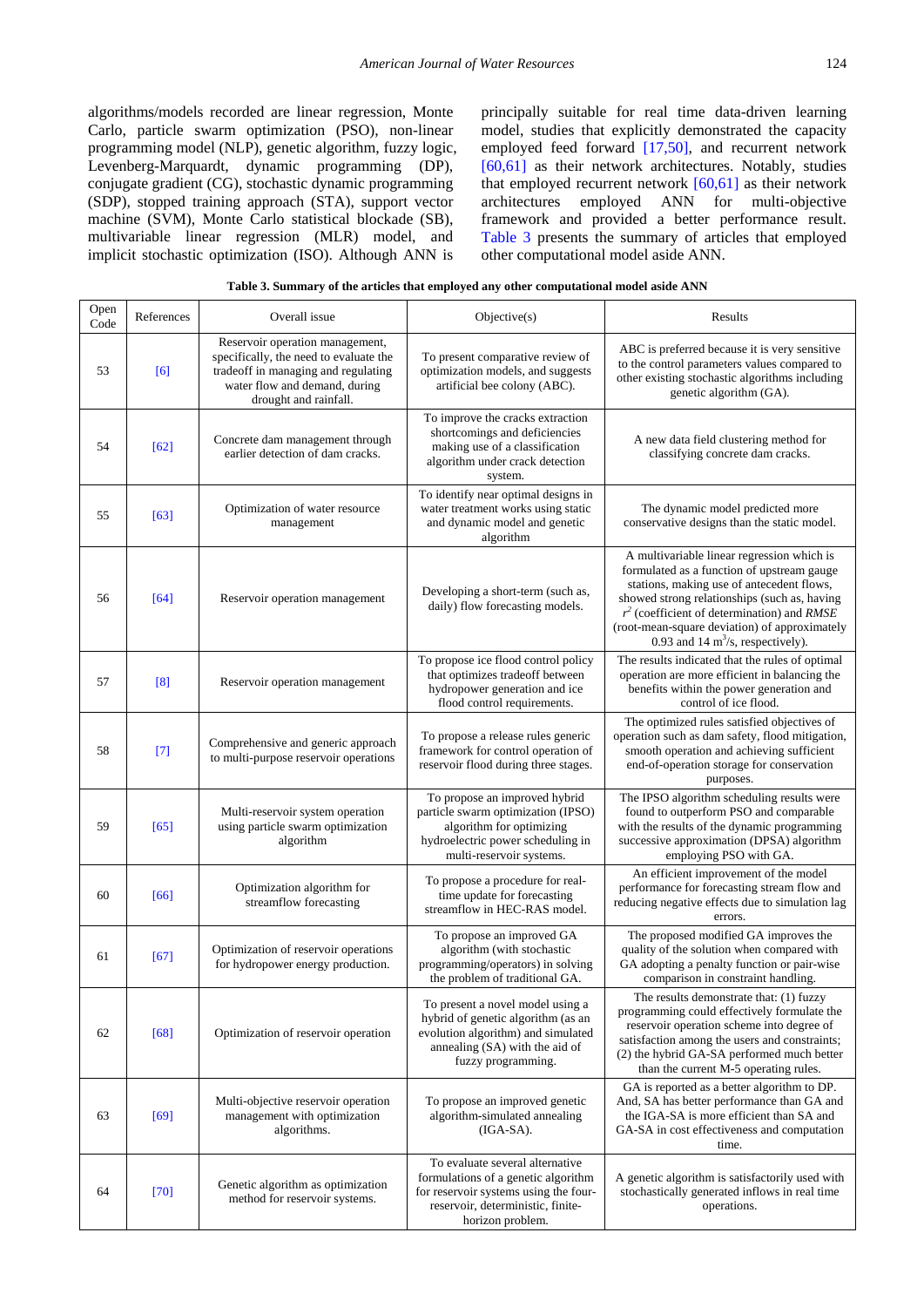| Open<br>Code | References | Overall issue                                            | Objective(s)                                                                                                                                                                          | Results                                                                                                                                      |
|--------------|------------|----------------------------------------------------------|---------------------------------------------------------------------------------------------------------------------------------------------------------------------------------------|----------------------------------------------------------------------------------------------------------------------------------------------|
| 65           | [71]       | Reservoir operation optimization.                        | To enhance the efficiency of<br>deterministic dynamic<br>programming (DP) and stochastic<br>dynamic programming (SDP) for<br>reservoir operation with concave<br>objective functions. | An improved DP and SDP have higher<br>computational efficiency than conventional<br>DP and SDP.                                              |
| 66           | $[72]$     | Dynamic operation for reservoir<br>operation management. | To develop two novel algorithms<br>(improved dynamic programming<br>(IDP) and improved sampling<br>stochastic DP (ISSDP)) using their<br>monotonic relationships.                     | IDP and ISSDP are useful tools in controlling<br>flood control, testing different flood scenarios,<br>and determining the optimal decisions. |

Studies on optimization of reservoir operation, as shown in [Table 3,](#page-6-0) are on concrete dam crack detection [\[62\],](#page-9-13) optimal design of water dam [\[63,72\],](#page-9-14) daily flow and flood forecasting [\[64,66\],](#page-9-15) hydropower performance [\[8,65,67\],](#page-8-4) and reservoir control system [\[7\].](#page-8-40) The computational models used by these studies are dynamic programming (DP), improved sampling stochastic DP (ISSDP), stochastic dynamic programming (SDP), genetic algorithm-simulated annealing (IGA-SA), dynamic programming successive approximation (DPSA) algorithm, particle swarm optimization (IPSO) and artificial Bee Colony (ABC). In these cases, studies on real time and/or multi-objective optimization [\[65,69\]](#page-9-16) employed PSO, GA and SA. From the summaries presented in [Table 2](#page-2-1) and 3, and the accompanying reviews, the research questions earlier posed by this study are therefore answered.

a) What is the best ANN's network architecture for real time forecasting?

The best ANN's network architecture for real time forecasting is the real-time recurrent learning (RTRL) neural network algorithm, which was firstly proposed by Williams and Zipser [\[73\].](#page-9-24) The comparative studies conducted by Hsu, Huang [\[61\]](#page-9-12) (review presented in [Table](#page-2-1)  [2;](#page-2-1) Open tag 52) reported that RTRL performed better, among others, for multi-phase intelligent real-time reservoir operation model.

b) Is EA a supporting algorithm suitable for the training of ANN for a multi-objective framework of real time reservoir operation optimization?

EA is suitable as a supporting algorithm for the training of ANN as a multi-objective framework for real time reservoir operation optimization. This is so, according to the reviews presented in [Table 2](#page-2-1) and [Table 3,](#page-6-0) based on the following. First, ANN is a computational model that works better with supporting algorithm for the training of its input data nodes for supervised and unsupervised learnings. From the review presented in [Table 2,](#page-2-1) 27 out of the 52 studies presented employed supporting algorithm, and the findings reported comparatively showed that studies that employed supporting algorithms dealt with data of deeper abstraction, complex uncertain events, and produce consistent predictive capacities. Second, particle swarm optimization (PSO) and genetic algorithm which are leading EA algorithms, are recorded in 12 studies, either supporting ANN or another computational model for real-time optimization of reservoir operation. Third, studies that employed recurrent network [\[60,61\],](#page-9-11) acclaimed as the best ANN architecture, used it for multi-objective framework. There is also record of studies [\[65,69\]](#page-9-16) (in [Table 3\)](#page-6-0) that employed an EA algorithm for multi-objective framework.

## **3. Conclusion**

A multi-objective optimization framework must therefore be able to attend to more than one, if not all, of the reservoir operation objectives which can be mainly classified into hydropower performance, river sediment estimation, water inflow and level and flood forecasting, marsh land restoration, and reservoir control system. In each of these objectives, the data variables and the weighing parameters to be modelled for the respective computational purpose is different, and this would inform the choice of the computational model and any of the supporting algorithms. The choice of the computational model is basically determined by the details of the reservoir operation policy intended to be modelled.

In a real time, multi-objective optimization framework for reservoir operations, ANN has been extensively employed, with or without supporting algorithm for the training of its data for supervised and unsupervised learning. It has, however, shown that, even though ANN is primarily a robust algorithm for real time multi-objective optimization, it works better with training algorithm and EA's usage in this regard has recorded consistent predictive quality for any of the objectives.

## **Conflict of Interest**

The authors declare that there is no conflict of interest regarding the publication of this paper.

## **References**

- <span id="page-7-0"></span>[1] Thornton, J., A. Steel, and W. Rast, Reservoirs, in Chapman, D. (eds) Water Quality Assessments - A Guide to Use of Biota, Sediments and Water in Environmental Monitoring - Second Edition. 1996.
- <span id="page-7-1"></span>[2] Chu, J., et al., Improving multi-objective reservoir operation optimization with sensitivity-informed dimension reduction. Hydrology and Earth System Sciences, 2015. 19: p. 3557-3570.
- <span id="page-7-2"></span>[3] Khare, S.S. and A.R. Gajbhiye, Comparison of Multiple Linear Regression & Artificial Neural Network for Reservoir Operation - Case Study Of Gosikhurd Reservoir. Journal of Architecture and Civil Engineering, 2014. 2(5): p. 01-15.
- <span id="page-7-3"></span>[4] Bruwier, M., et al., Assessing the operation rules of a reservoir system based on a detailed modelling chain. Natural Hazards and Earth System Sciences, 2015. 15: p. 365-379.
- <span id="page-7-4"></span>[5] Haddad, O.B. and S. Alimohammadi. Combining Stochastic Dynamic Programming (SDP) and Artificial Neural Networks (ANN) in Optimal Reservoir Operation. in Proceedings of the 6th WSEAS Int. Conf. on Evolutionary Computing, Lisbon, Portugal. 2005.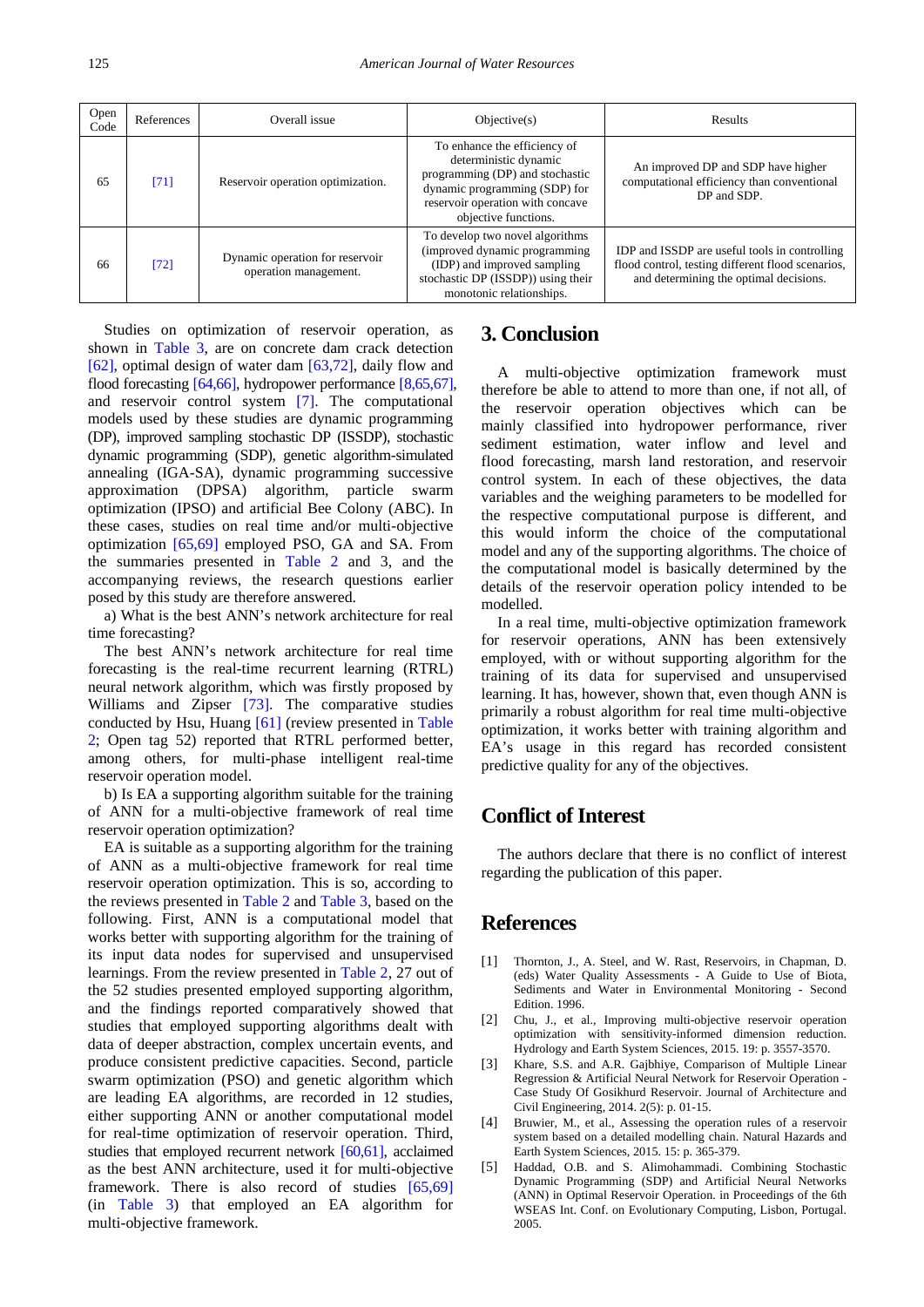- <span id="page-8-0"></span>[6] Mei, C.S. and A. El-Shafie. Artificial Bee Colony (ABC) Approach for Reservoir Operation, Kuala Lumpur Malaysia, 18th October 2014, pp. 11 - 15. in The IIER-Science Plus International Conference. 2014. Kuala Lumpur Malaysia.
- <span id="page-8-40"></span>[7] Chou, F.N.F. and C.W. Wu, Stage-wise optimizing operating rules for flood control in a multi-purpose reservoir. Journal of Hydrology, 2015. 521: p. 245-260.
- <span id="page-8-4"></span>[8] Chang, J., et al., Optimized cascade reservoir operation considering ice flood control and power generation. Journal of Hydrology, 2014. 519: p. 1042-1051.
- <span id="page-8-1"></span>[9] Coerver, H.M., M.M. Rutten, and N.C. van de Giesen, Deduction of Reservoir Operating Rules for Application in Global Hydrological Models. Hydrol. Earth Syst. Sci. Discuss, 2017: p. 2016-660.
- <span id="page-8-38"></span>[10] Singh, S.K., S.K. Jain, and A. Bardossy, Training of Artificial Neural Networks Using Information-Rich Data. Hydrology, 2014. 1: p. 40-62.
- <span id="page-8-37"></span>[11] Othman, F. and M. Naseri, Reservoir inflow forecasting using artificial neural Network. International Journal of the Physical Sciences, 2011. 6(3): p. 434-440.
- <span id="page-8-2"></span>[12] Thair, J.M.A., Using of Intelligent Artificial Neural Network Predictive Model for Iraqi Marshes Restoration. European Scientific Journal, 2015. 11(33): p. 402-417.
- <span id="page-8-36"></span>[13] Cancelliere, A., et al., A Neural Networks Approach for Deriving Irrigation Reservoir Operating Rules. Water Resources Management, 2002. 16: p. 71-88.
- <span id="page-8-3"></span>[14] Cheng, C.T., et al., Heuristic Methods for Reservoir Monthly Inflow Forecasting: A Case Study of Xinfengjiang Reservoir in Pearl River, China. Water, 2015. 7: p. 4477-4495.
- [15] Adeyemo, J. and F. Otieno, Differential evolution algorithm for solving multi-objective crop planning model. Agricultural Water Management, 2010. 97(6): p. 848-856.
- [16] Adeyemo, J.A. and F.A.O. Otieno, Optimum Crop Planning using Multi-Objective Differential Evolution Algorithm. Journal of Applied Sciences, 2009. 9: p. 3780-3791.
- <span id="page-8-5"></span>[17] Rani, S. and F. Parekh, Application of Artificial Neural Network (ANN) for Reservoir Water Level Forecasting. International Journal of Science and Research, 2014. 3(7): p. 1077 - 1082.
- <span id="page-8-23"></span>[18] Yadav, D., R. Naresh, and V. Sharma, Stream flow forecasting using Levenberg-Marquardt algorithm approach. International Journal of Water Resources and Environmental Engineering, 2010. 3(1): p. 30-40.
- <span id="page-8-6"></span>[19] Cheng, C.T., et al., Daily Reservoir Runoff Forecasting Method Using Artificial Neural Network Based on Quantum-behaved Particle Swarm Optimization. Water, 2015. 7: p. 4232-4246.
- <span id="page-8-8"></span>[20] Streichert, F., Introduction to Evolutionary Algorithms, in Frankfurt Math Finance workshop. 2002.
- <span id="page-8-7"></span>[21] Chau, K.W., Use of Meta-Heuristic Techniques in Rainfall-Runoff Modelling. Water, 2017. 9(186): p. 1-6.
- <span id="page-8-39"></span>[22] Chang, F.J. and P. Chaves, Intelligent reservoir operation system based on evolving artificial neural networks. Advances in Water Resources, 2008. 31: p. 926-936.
- <span id="page-8-9"></span>[23] Ahmed, A.A. and S. Naomie, Using Trend Analysis and Social Media Features to Enhance Recommendation Systems: A Systematic Literature Review. Journal of Theoretical and Applied Information Technology, 2013. 55(3): p. 408-418.
- <span id="page-8-10"></span>[24] Kitchenham, B., Procedures for Performing Systematic Reviews, in Joint technical Report. 2004, Keele University Technical Report.
- <span id="page-8-11"></span>[25] Hammid, A.T., M.-H. Sulaiman, and A.N. Abdallah, Prediction of small hydropower plant power production in Himreen Lake dam (HLD) using artificial neural network. Alexandria Engineering Journal, 2017. In press.
- <span id="page-8-12"></span>[26] Mustafa, M.R., M.H. Isa, and R.B. Rezaur, Artificial Neural Network Modelling in Water Resource Engineering: Infrastructure and Applications. World Academy of Science, Engineering and Technology, 2012. 62: p. 341-349.
- <span id="page-8-13"></span>[27] Chang, Y.T., L.C. Chang, and F.J. Chang, Intelligent control for modeling of real-time reservoir operation, part II: artificial neural network with operating rule curves. Hydrological Processes Hydrol. Process, 2005. 19: p. 1431-1444.
- <span id="page-8-14"></span>[28] AbdulKadir, T.S., et al., Neural Network Based Model for Forecasting Reservoir Storage for Hydropower Dam Operations. International Journal of Engineering Research and General Science, 2015. 3(5): p. 639-647.
- <span id="page-8-15"></span>[29] Deshmukh, R.P. and A.A. Ghtol, Short Term Flood Forecasting Using Recurrent Neural Network: A Comparative Study. IACSIT

International Journal of Engineering and Technology, 2010. 2(5): p. 430-434.

- <span id="page-8-16"></span>[30] Diamantopoulou, M.J., P.E. Georgiou, and D.M. Papamichail, Daily Reservoir Inflow Forecasting Using Time Delay Artificial Neural Network Models. Proceedings of the 2006 IASME/WSEAS International Conference on Energy & Environmental Systems, Chalkida, Greece, May 8-10, 2006, 2006: p. 1-6.
- <span id="page-8-17"></span>[31] Campolo, M., A. Soldati, and P. Andreussi, Artificial neural network approach to flood forecasting in River Arno. Hydrological Sciences -Journal -des Sciences Hydrologiques, 2003. 48(3): p. 381-398.
- <span id="page-8-18"></span>[32] De Farias, C.A.S., C.A.C. Santos, and A.B. Celeste, Daily reservoir operating rules by implicit stochastic optimization and artificial neural networks in a semi-arid land of Brazil. Risk in Water Resources Management (Proceedings of Symposium H03 held during IUGG2011 in Melbourne, Australia,, 2011: p. 191-197.
- <span id="page-8-19"></span>[33] Joorabchi, A., H. Zhang, and M. Blumestein, Application of artificial neural networks in flow discharge prediction for the Fitzroy River. Journal of Coastal Research, 2007. 50: p. 287-291.
- <span id="page-8-20"></span>[34] Valizadeh, N., et al., Accuracy Enhancement for Forecasting Water Levels of Reservoirs and River Streams Using a Multiple-Input-Pattern Fuzzification Approach. The Scientific World Journal, 2014. 2014: p. 9.
- <span id="page-8-21"></span>[35] AbdulKadir, T.S., B.F. Sule, and A.W. Salami, Application of Artificial Neural Network Model to the Management of Hydropower Reservoir Along River Niger, Nigeria. Annals of Faculty Engineering Hunedoara-International Journal Engineering, 2012. 3: p. 419-424.
- <span id="page-8-22"></span>[36] Ehsani, N., et al., A neural network based general reservoir operation scheme. Stoch Environ Res Risk Assess, 2016. 30: p. 1151-1166.
- <span id="page-8-24"></span>[37] Nohara, D., T. Sumi, and S.A. Kantoush, Real-time sediment inflow prediction for sediment bypass operation at Miwa Dam in Japan. Advances in River Sediment Research - Fukuoka et al. (eds), 2013: p. 1211-1217.
- <span id="page-8-25"></span>[38] Jain, S.K., A. Das, and D.K. Srivastava, Application of Ann For Reservoir Inflow Prediction And Operation. Journal of Water Resource Planning and Management, 1999. 125: p. 263-271.
- <span id="page-8-26"></span>[39] Suryawanshi, R.K., S.S. Gedam, and R.N. Sankua. Inflow forecasting for lakes using Artificial Neural Networks. in WIT Transactions on Ecology and The Environment. 2012. WIT Press.
- <span id="page-8-27"></span>[40] Hung, N.Q., et al., An artificial neural network model for rainfall forecasting in Bangkok, Thailand. Hydrol. Earth Syst. Sci., 2009. 13: p. 1413-1425.
- <span id="page-8-28"></span>[41] Heng, S. and T. Suetsugi, Using Artificial Neural Network to Estimate Sediment Load in Ungauged Catchments of the Tonle Sap River Basin, Cambodia. Journal of Water Resource and Protection, 2013. 5: p. 111-123.
- <span id="page-8-29"></span>[42] Morales-Pinzon, T., J.D. Cespedes-Restrepo, and M. Florez-Caldreon, T., Daily river level forecast based on the development of an artificial neural network: case study in La Virginia - Risaralda. Revista Facultad de Ingeniería, Universidad de Antioquia, 2015. 76: p. 46-57.
- <span id="page-8-30"></span>[43] Maxwell, C.O., Prediction of River Discharge Using Neural Networks. 2014, University of Nairobi, Kenya: Nirobi.
- <span id="page-8-31"></span>[44] Mounce, S., A comparative study of artificial neural network architectures for time series prediction of water distribution system flow data, in Savi´c, D. (eds) AISB 2013 Convention. 2013: The Society for the Study of Artificial Intelligence and the Simulation of Behaviour.
- <span id="page-8-32"></span>[45] Remesan, R., J. Mathew, and I. Holman. Rare events and extreme flood predictions: An Application of Monte Carlo based Statistical Blockade. in Savi´c, D. (eds) AISB 2013 Convention. 2013. The Society for the Study of Artificial Intelligence and the Simulation of Behaviour.
- <span id="page-8-33"></span>[46] Duncan, A., et al., RAPIDS: Early Warning System for Urban Flooding and Water Quality Hazards. Savi´c, D. (eds) AISB 2013 Convention. 2013: The Society for the Study of Artificial Intelligence and the Simulation of Behaviour.
- <span id="page-8-34"></span>[47] Nur Athirah, A., W.I. Wan Hussain, and K.-M. Ku Ruhana. Forecasting Model for the Change of Reservoir Water Level Stage Based on Temporal Pattern of Reservoir Water Level. in 5th International Conference on Computing and Informatics, ICOCI 2015. 2015. Istanbul, Turkey.
- <span id="page-8-35"></span>[48] Shamseldim, A.Y., Artificial neural network for river flow forecasting. Journal of Hydroinformatics, 2010. 12(1): p. 22-35.